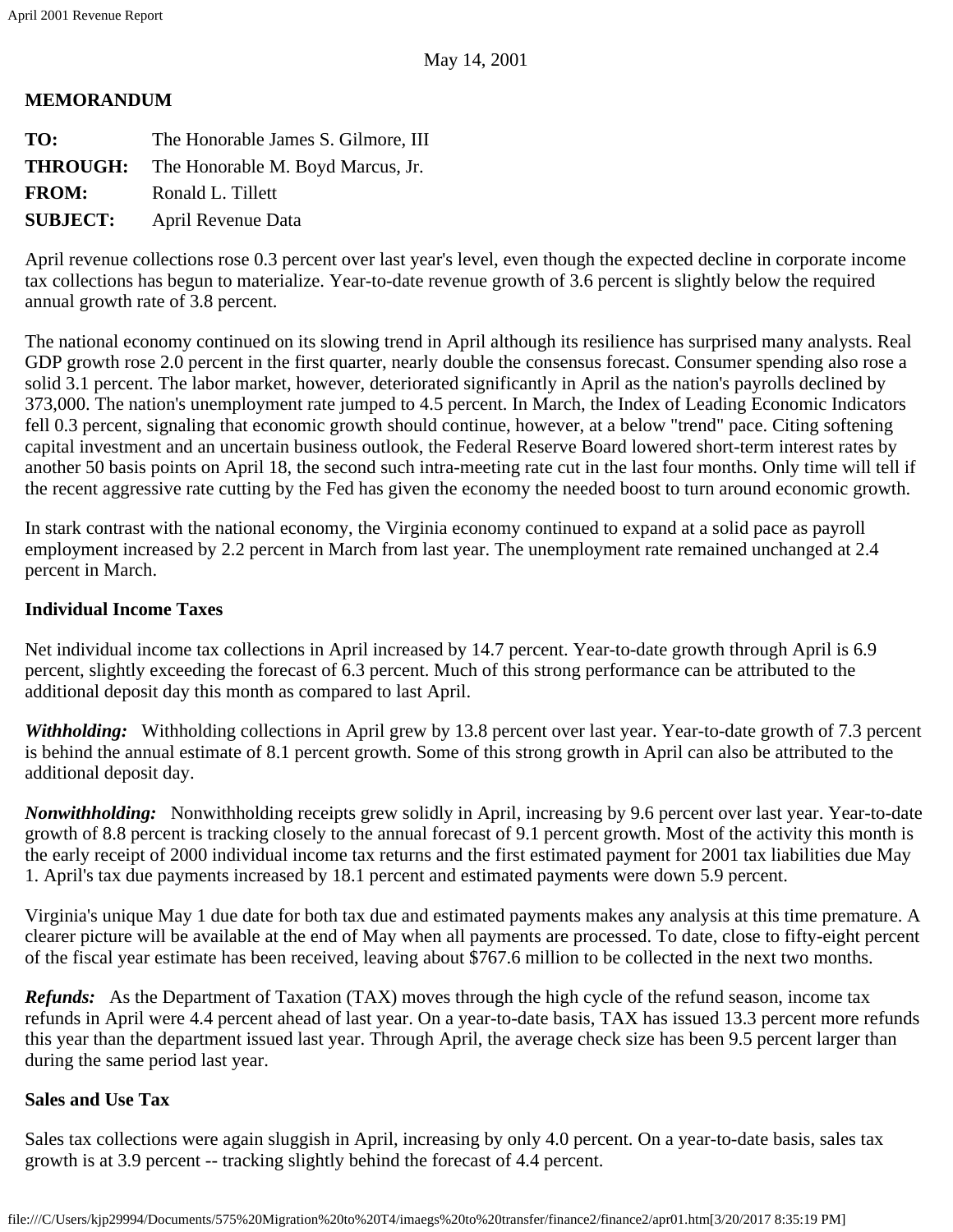## **Corporate Income Tax**

In April, corporations made their first estimated payment for tax year 2001 along with either a final or extension return for tax year 2001. The results were not encouraging as corporate income tax collections fell by 43.7 percent in April compared with last year. However, a few large anomalous payments received last April does distort the corporate collections picture. Notwithstanding this distortion, April's collections still fell by 16.9 percent. The year-to-date decline of 36.3 percent is well behind the annual estimate of a 15.8 percent decrease.

### **Public Service Corporations**

Ordinarily, public service corporations would have made their third estimated payment of the fiscal year this month. However, with the advent of deregulation of electricity and natural gas on January 1, 2001, public service corporations remit monthly consumption tax collections and corporate income tax payments, where applicable, in lieu of quarterly gross receipts payments. April collections, therefore, fell by 68.3 percent. Year-to-date receipts are down 10.5 percent, slightly ahead of the annual estimate of a 16.1 percent decline.

#### **Insurance Company Premiums**

This month's receipts, which represent the first estimated payment on calendar year 2001 premium sales, were a strong 10.2 percent above last April's collections. Year-to-date growth of 5.7 percent is tracking 2.3 percentage points above the annual estimate of 3.4 percent growth.

#### **Interest**

The usual third quarter transfer of money to nongeneral fund accounts occurred in April, resulting in a net outflow of \$18.7 million this month compared to \$11.5 million last April. Year-to-date growth of 13.1 percent is well ahead of the annual forecast of 6.1 percent growth.

## **ABC Taxes**

ABC tax collections (Beer and Beverage only) fell 5.5 percent in April from a year ago. On a year-to-date basis, collections are up 3.5 percent over fiscal year 2000, slightly trailing the forecast of 4.2 percent growth.

## **Lottery Revenues**

Lottery net income for the month decreased 15.9 percent as prize payouts for all games were higher than average. For example, Pick 3 had one payout that exceeded \$3.4 million when 333 was drawn on April 27. On a year-to-date basis, Lottery net income is 1.8 percent ahead of last year's level and well ahead of the required annual growth rate of -2.9 percent.

#### **All Other Revenue**

Monthly revenue from all other sources increased by 27.8 percent in April mainly due to stronger receipts in wills, suits, deeds, and contracts (recordation taxes) as home sales and refinancing activity remains robust in Virginia. On a year-todate basis, collections are up 2.6 percent well ahead of the estimate of a 6.2 percent decline.

#### **Summary**

The revenue picture will become clearer when all of the individual income tax payments have been processed in May. However, Virginia's two largest revenue sources -- payroll withholding and sales tax receipts -- are currently tracking behind their respective estimates. The significant decline in corporate income tax has had an impact on April revenues.

Year-to-date revenue growth of 3.6 percent is 0.2 percent behind the annual forecast of 3.8 percent. Over the next two months, close to \$2.5 billion, a 4.5 percent increase over fiscal year 2000, must be collected to attain the fiscal year 2001 revenue forecast.